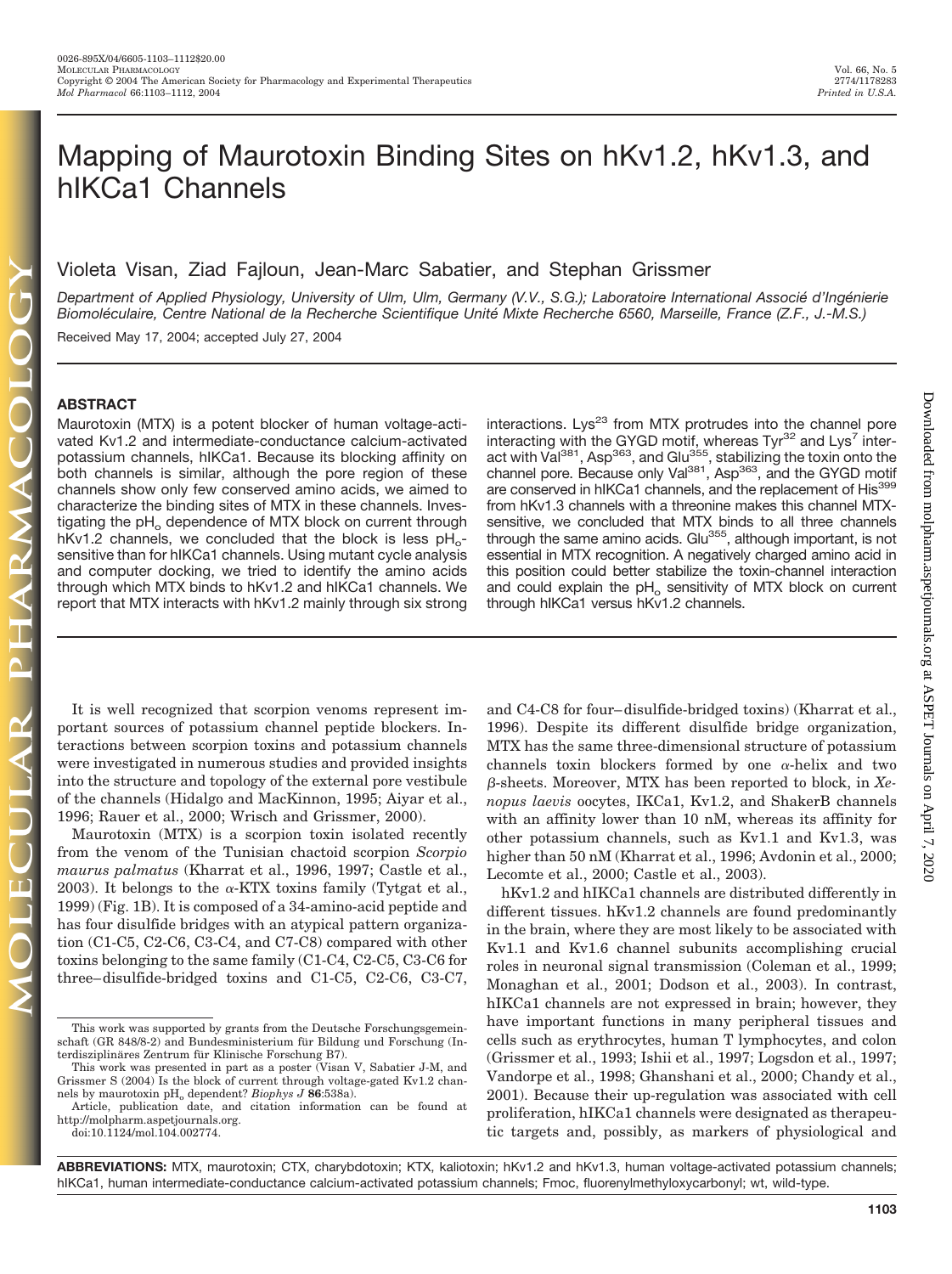pathological cell proliferation (Vandorpe et al., 1998; Khanna et al., 1999; Pena and Rane, 1999; Kohler et al., 2000; Rane, 2000; Wulff et al., 2000; Elliot and Higgins, 2003; Jäger et al., 2004). In our study, we aimed to find all the interactions of MTX with hKv1.2 and hIKCa1 channels and to investigate the possibility of designing future MTX derivatives that would discriminate between these two channels.

To identify the molecular determinants that are responsible for the binding specificity of MTX to hIKCa1 and hKv1.2 channels, we used thermodynamic mutant cycle analysis, as described by Schreiber and Fersht (1995) and Hidalgo and MacKinnon (1995). Thermodynamic mutant cycles assist in studying coupling energies between pairs of amino acids in a protein-protein complex. The dimensionless  $\Omega$  value indicates the interaction strength of a given channel-toxin pair and can be calculated using toxin half-blocking doses. The change in coupling energy  $\Delta\Delta G$  can then be calculated  $(\Delta \Delta G = kT \ln \Omega)$ . The distances between this pair of residues can then be estimated based on the studies of Schreiber and Fersht (1995) and Hidalgo and MacKinnon (1995), assuming that  $\Delta\Delta G$  values  $\geq 0.5$  kcal/mol correspond to an inter-residue distance of  $\leq$ 5 Å. Because hKv1.2 and hIKCa1 channels show many structural similarities in the pore region with hKv1.3 channels (Fig. 1A), although these channels are not MTX-sensitive, we compared the binding sites of MTX in all three channels. Thus, this study helped us to better understand the mechanism of MTX block on potassium channels and to propose a docking model of MTX into the pore of the hKv1.2 channel.

### **Materials and Methods**

**Cells.** The COS-7 cell line was maintained in Dulbecco's modified Eagle's medium with Earle's salts (Invitrogen, Paisley, UK), and 10% heat-inactivated fetal calf serum. Cells were kept in a humidified,  $10\%$  CO<sub>2</sub> incubator at 37°C.

**Solutions.** All experiments were carried out at room temperature (21–25°C). Cells were measured in normal mammalian Ringer's solution containing 160 mM NaCl, 4.5 mM KCl, 2 mM CaCl<sub>2</sub>, 1 mM MgCl<sub>2</sub>, and 10 mM HEPES, with an osmolarity of 290 to 320 mOsM. The  $pH_0$  was adjusted to 7.4 with NaOH. A simple syringe-driven perfusion system was used to exchange the bath solution in the recording chamber. The internal pipette solution used for measuring



hKv1.2 and hKv1.3 currents contained 155 mM KF,  $2 \text{ mM MgCl}_2$ , 10 mM EGTA, 10 mM HEPES; the solution used to measure  $Ca^{2+}$ activated potassium currents contained 135 mM potassium aspartate,  $8.7 \text{ mM CaCl}_2$ ,  $2 \text{ mM MgCl}_2$ ,  $10 \text{ mM EGTA}$ , and  $10 \text{ mM HEPES}$ (free  $[Ca^{2+}]_i = 10^{-6}$  M). The pH was adjusted to 7.2 with KOH in each solution, and each had osmolarity between 290 and 320 mOsM.

**Toxins.** MTX and related analogs were chemically produced with the use of the solid-phase technique (Merrifield, 1986) and a peptide synthesizer (model 433A; Applied Biosystems Inc., Foster City, CA). Peptide chains were assembled stepwise on 0.3 mEq of fluorenylmethyloxycarbonyl (Fmoc)-amide resin (0.68 mEq of amino group/g) using 1 mmol of *N*-a-Fmoc amino acid derivatives. The side chainprotecting groups used for trifunctional residues were: trityl for Cys, Asn, and Gln; *tert*-butyl for Ser, Thr, Tyr, and Asp; pentamethylchroman for Arg, and *tert*-butyloxycarbonyl for Lys. The Fmoc-amino acid derivatives were coupled for 20 min as their hydroxybenzotriazole active esters in *N*-methylpyrrolidinone (3.3-fold excess). The peptide resins ( $\sim$ 2.5g) were treated for 2.5 h at 25°C with a mixture of trifluoroacetic acid/H<sub>2</sub>O/thioanisole/ethanedithiol (88:5:5:2, v/v) in the presence of phenol (2.5 g). The reduced peptides were oxidized/ folded at  $\sim$ 2 mM peptide concentration in 200 mM Tris/HCl buffer, pH 8.3 (72 h, 25°C), and purified by reversed-phase high-pressure liquid chromatography (C18 Aquapore, octadecylsilane 20 mm,  $250 \times 10$  mm; PerkinElmer Life and Analytical Sciences, Boston, MA) by means of a 60-min linear gradient of 0.08% (v/v) trifluoroacetic acid/0 to  $35\%$  acetonitrile in 0.1% (v/v) trifluoroacetic acid/H<sub>2</sub>O at a flow rate of 6 ml/min  $(l = 230 \text{ nm})$ . The peptides were finally characterized for homogeneity  $(> 99%)$  and identity by analytical C18 reversed-phase high-pressure liquid chromatography, amino acid analysis, Edman sequencing, and mass spectrometry.

Charybdotoxin (CTX) was obtained from Bachem Biochemica GmbH (Heidelberg, Germany). All lyophilized peptides were kept at  $-20^{\circ}$ C, and the final dilutions were prepared before the measurements in normal Ringer's solution containing 0.1% bovine serum albumin.

**Electrophysiology.** All the experiments were carried out using the whole-cell recording mode of the patch-clamp technique (Hamill et al., 1981; Rauer and Grissmer, 1996). Electrodes were pulled from glass capillaries (Science Products, Hofheim, Germany) in three stages and fire-polished to resistances measured in the bath of 2.5 to  $5$  M $\Omega$ . Membrane currents were measured with an EPC-9 patchclamp amplifier (HEKA Elektronik, Lambrecht, Germany) interfaced to a Macintosh computer running the acquisition and analysis software Pulse and PulseFit (HEKA Elektronik). The holding potential in all experiments was  $-80$  mV. Series resistance compensation

**Fig. 1.** Alignment of channels and toxins. A, amino acid alignment of different potassium channel sequences in the putative pore region. The highlighted positions are important in MTX binding. B, alignment of the amino acid sequences of MTX and CTX.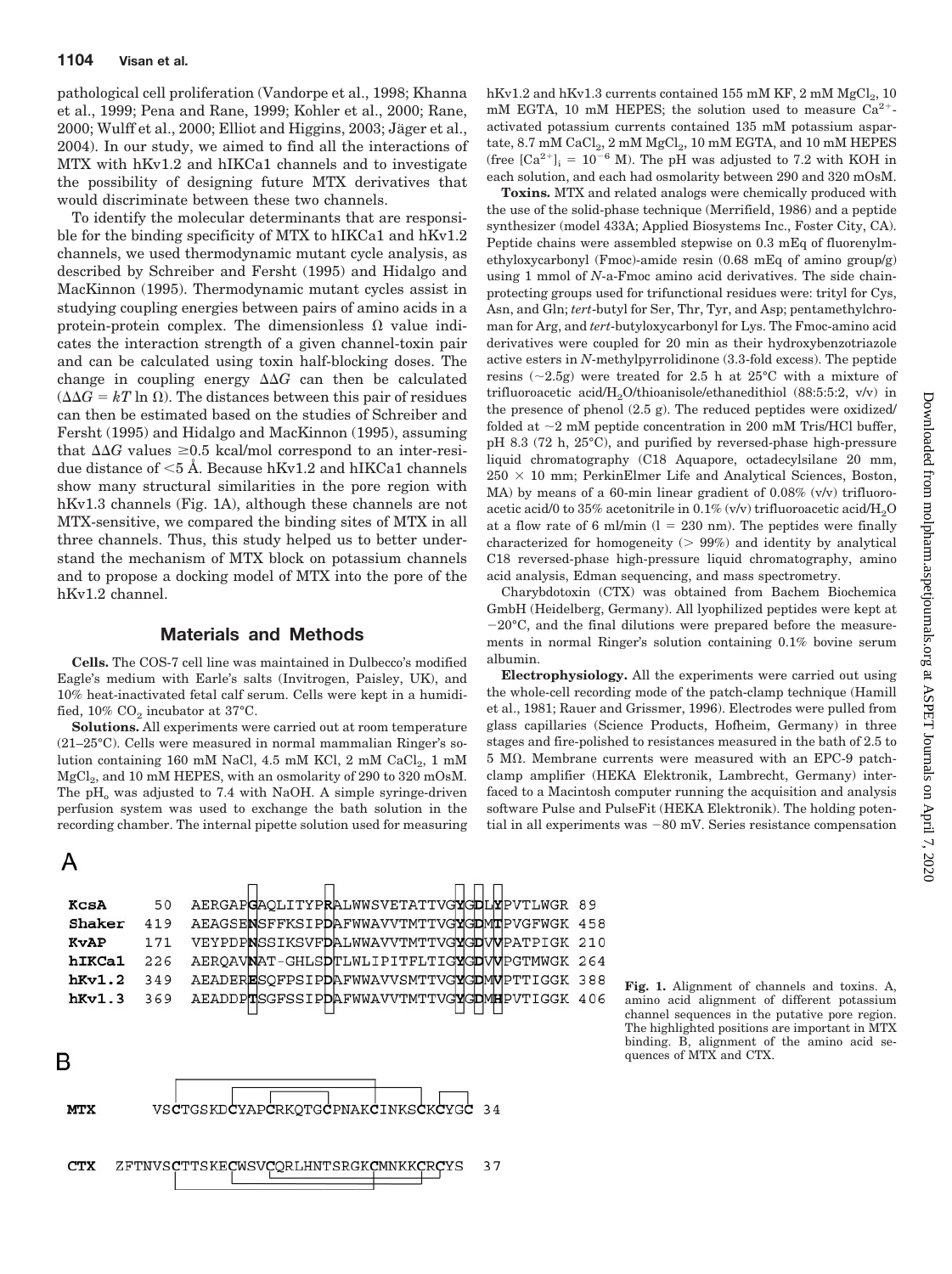(80%) was used when currents were bigger than 2 nA. When current exceeded 15 nA, membrane patches were pulled, and measurements were performed in the outside-out configuration. Data analysis was performed in IgorPro 3.1 (WaveMetrics, Lake Oswego, OR), and  $K_d$ values were deduced by fitting a modified Hill equation  $(X_{\text{toxin}}/X_{\text{control}})$  $= 1/[1 + ([toxin]/K_d)],$  where *X* is the peak current (for hKv1.2 and hKv1.3 channels) or the slope of the ramp current [i.e., the conductance measured between  $-100$  and  $-60$  mV (for hIKCa1 channels)] to the normalized data points obtained at more than four different toxin concentrations. This fit indicates that one toxin molecule is sufficient to block the current through the channel. The standard deviations obtained by this fitting routine reflect the uncertainty of the fit. When  $K_d$  was deduced from one single concentration the following calculation was used:  $K_d = [\tanh/((1/y) - 1)]$ , where *y* is the fraction of unblocked peak current or conductance. The value of each toxin concentration was the mean of at least three measurements  $\pm$ S.D. (where S.D. represents the standard deviations of the calculated  $K_d$  values).

**Transfection.** pcDNA3/Hygro vectors containing the entire coding sequence of hKv1.2 or hIKCa1 or pRCMV vector containing the coding sequence of hKv1.3 (a kind gift from Dr. O. Pongs, University of Hamburg, Germany) were cotransfected together with a green fluorescent protein expressing construct into COS-7 cells using Fu-Gene6 Transfection Reagent (Roche, Mannheim, Germany), and currents were measured 2 to 3 days after transfection.

**Mutagenesis.** All the hKv1.2 (R354A, E355A, D363A, V381A, V381H, and T383A), and hIKCa1 (D239N) channel mutants were generated with the QuikChange site-directed mutagenesis kit (Stratagene, Heidelberg, Germany), and the mutations were confirmed by sequencing (GATC, Konstanz, Germany). The hKv1.3 (H399T) channel mutant was generated by T. Dreker (University of Ulm, Germany).

**Double Mutant Cycle Analysis.** This method was extensively used to assess the distances that lie between two interacting amino acids by estimating their strength of interaction. The change in the coupling energy of interaction is given by  $\Delta\Delta G = kT \ln \Omega$ , where k is Boltzmann's constant,  $T$  is the temperature, and  $\Omega$  is calculated from the  $K_d$  values of the wild-type (wt) and mutant channels and toxins, and  $\Omega = [K_d$  (wt channel with wt toxin)]  $\times [K_d$  (mutant channel with mutant toxin)]/( $[K_d$  (wt channel with mutant toxin)]  $\times$   $[K_d$  (mutant channel with wt toxin)]). According to Schreiber and Fersht (1995) and Hidalgo and MacKinnon (1995), if  $\Delta\Delta G$  is  $\geq 0.5$  kcal/mol, the distance between the two investigated amino acids is smaller than 5 Å.

**Docking.** For the docking of MTX into the hKv1.2 channel vestibule, we used the crystal structure of the KcsA channel (Doyle et al., 1998) and the KvAP channel (Jiang et al., 2003). The homology model of the hKv1.2 channel was made by replacing the KcsA amino acids with the equivalent amino acids from the hKv1.2 channel sequence. The docking was performed manually by fitting the MTX into the channel pore, similar to the docking of KTX into the mKv1.1 channel vestibule described by Wrisch and Grissmer (2000). The program used for docking was RasMol v2. The orientation of the toxin into the channel was deduced from the changes in affinity of MTX mutants for the wild-type and mutant hKv1.2 channel and mutant cycle analysis.

# **Results**

Our work attempted to characterize the interaction of a pore-blocking toxin, MTX, with hKv1.2 and hIKCa1 channels. Because the block of MTX on current through hIKCa1 channels was reported to be  $pH_0$ -dependent, we investigated the  $pH_0$  dependence of MTX block on current through hKv1.2 channels. Using mutant cycle analysis, we identified several MTX binding sites for hKv1.2 channels, and we proposed a

docking model. In addition, a comparison of the binding sites of MTX for hKv1.2, hIKCa1, and hKv1.3 channels was made.

**MTX Blocks Current through Both hKv1.2 and hIKCa1 Channels but Not through Kv1.3 Channels.** hKv1.2, hKv1.3, and hIKCa1 channels were expressed in transiently transfected COS-7 cells. The currents through hKv1.2 and hKv1.3 channels were elicited by depolarizing voltage steps of 200 ms from the holding potential  $-80$  mV to +40 mV, whereas hIKCa1 currents were elicited by 1  $\mu$ M internal calcium and 400-ms voltage ramps from  $-120$  to 0 mV (Fig. 2). To assess the blocking activity of MTX on hKv1.2 and hIKCa1 channels, we applied to the external Ringer's solution 1 nM MTX for hKv1.2 channels and 5 nM MTX for hIKCa1 channels. These concentrations led to a reduction of almost 50% of both the peak current of hKv1.2 channels (Fig. 2A) and the current conductance of hIKCa1 channels (Fig. 2B). The  $K_d$  values calculated from concentration dose-responses revealed a half-blocking concentration of 0.7  $\pm$  0.1  $\rm nM$  ( $n=5$ ) for hKv1.2, and 4.3  $\pm$  0.3  $\rm nM$  ( $n=6$ ) for hIKCa1, respectively (Fig. 2, A and B, bottom). To block current through hKv1.3 channels, 5  $\mu$ M MTX was applied to the external Ringer's solution (Fig. 2C). This concentration blocked about 60% of the peak current. Concentration doseresponses allowed us to calculate a  $K_{\rm d}$  of 3.3  $\pm$  0.2  $\mu$ M (*n* = 9) (Fig. 2C, bottom).

The pH<sub>o</sub> Dependence of MTX Block on Current **through hKv1.2 Channels.** Because MTX block on current through hIKCa1 is  $pH_o$ -dependent (Visan et al., 2004), and several reports by now indicate an increase (Deutsch et al., 1991; Perez-Cornejo et al., 1998) or a decrease (Wrisch and Grissmer, 2000) of peptide binding affinities by an increase in  $pH_0$  values, we investigated the  $pH_0$  dependence of MTX block on current through hKv1.2 channels. We applied 1 nM of MTX to the extracellular Ringer solution, and we deduced the  $K_d$  values of MTX block from single concentration calculations as described under *Materials and Methods*. At pH<sub>o</sub> 7.4, the  $K_d$  value of the MTX block is  $0.4 \pm 0.2$  nM ( $n = 5$ ). Figure 3 shows that the MTX block on current through hKv1.2 channels is not significantly  $pH_0$ -dependent at  $pH_0$ values of 6.2 (Fig. 3A) and 8.3 (Fig. 3C), where the  $K_d$  values are  $0.6 \pm 0.3$  nM ( $n = 7$ ) and  $0.6 \pm 0.3$  nM ( $n = 4$ ), respectively. However, for  $pH_0$  values of 9.1, the block of MTX on current through hKv1.2 channels is about 2- to 3-fold weaker  $[K_d = 1.2 \pm 0.5 \text{ nM } (n = 4)] \text{ (Fig. 3D)}.$ 

To test whether the  $\rm pH_{o}$  affects the binding affinities of other pore-blocking peptides, we investigated the  $\rm pH_{o}$  dependence of CTX (Lambert et al., 1990) block on current through hKv1.2 channels. A concentration of 20 nM CTX blocked approximately 50% of the peak current at  $\text{pH}_o$  7.4 (Fig. 4B). This concentration was further used to calculate the  $K_d$  according to the equation described under *Materials and Methods*. As Fig. 4 shows, CTX blocked the current through hKv1.2 channels with similar potency in  $\rm pH_{o}$  6.2, 7.4, 8.3, and 9.1;  $K_d$  values were 23  $\pm$  2 ( $n = 6$ ), 19  $\pm$  2 ( $n = 4$ ), 24  $\pm$  $6 (n = 6)$ , and  $25 \pm 4$  nM  $(n = 6)$ , respectively. These results would confirm the theory that higher  $pH_0$  values might slightly change the three-dimensional structure of MTX and thus decrease its blocking affinity for hIKCa1 and hKv1.2 channels (see *Discussion*).

**Important Amino Acids for MTX-hKv1.2 Channel Interaction.** To identify the important amino acids in MTXhKv1.2 interaction, five candidate amino acids from hKv1.2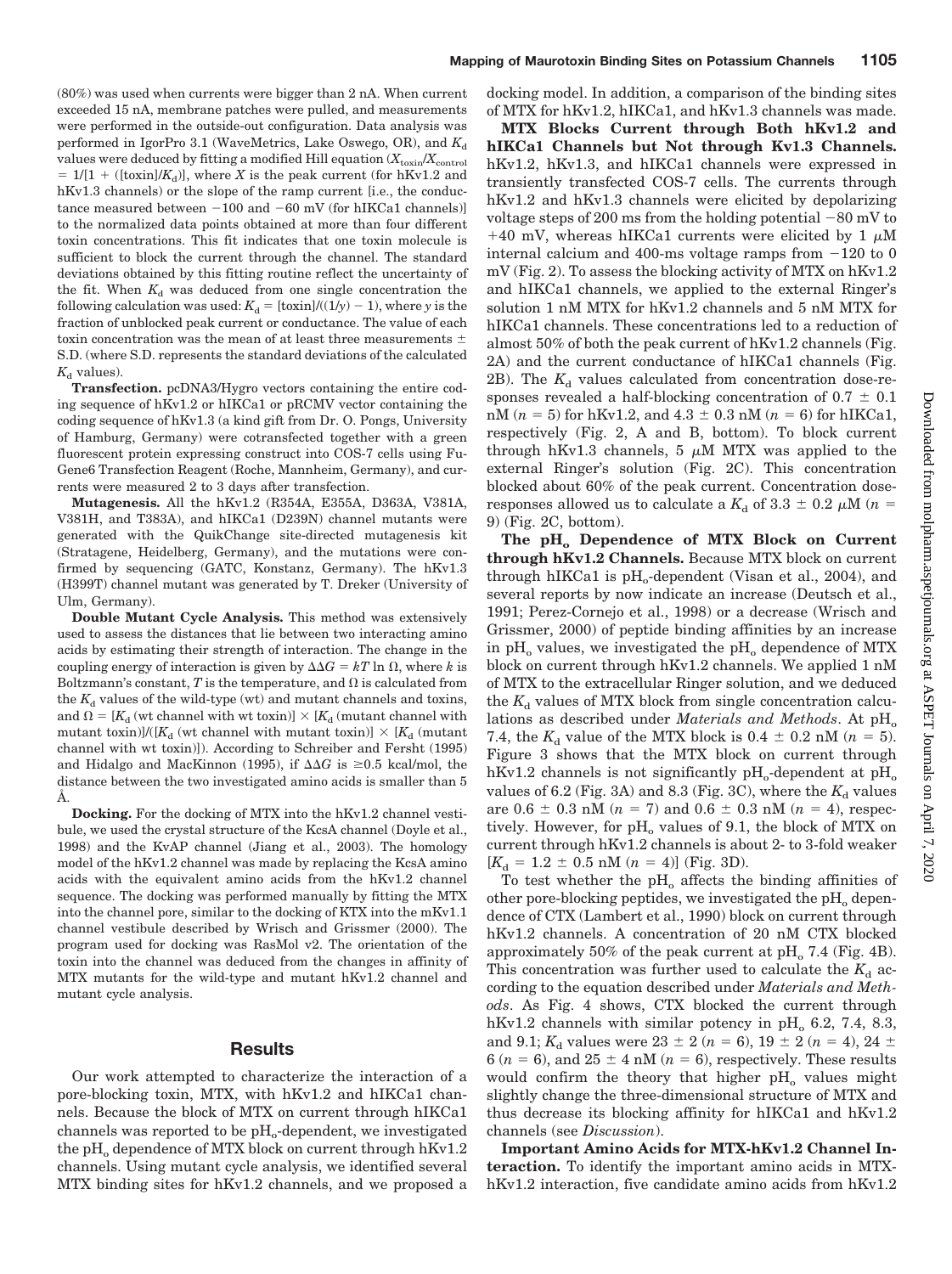### **1106 Visan et al.**

channel were selected (Fig. 1A, highlighted amino acids) and mutated to alanine (or, in the case of Val, to histidine as well, for a total of six mutants): R354A, E355A, D363A, V381A, V381H, and T383A. The selection of these amino acids was made based on computer simulations (Fu et al., 2002) or previous reports of the importance in MTX or other peptide toxins binding of the amino acids situated in equivalent positions in other potassium channels. Thus, it has been reported that position 381 from hKv1.2 channels is important in ShakerB channels for MTX binding (Thr<sup>499</sup>) (Avdonin et al., 2000), whereas in mKv1.3 channels, the corresponding amino acid  $(His^{404})$  is important in the binding of tetraethylammonium (Bretschneider et al., 1999), CTX (Rauer et al.,

2000), or KTX (Aiyar et al., 1996). Likewise, position 363 from hKv1.2 channels has been reported as an important position in hIKCa1 channels (Asp<sup>239</sup>) for CTX binding (Rauer et al., 2000), whereas the corresponding amino acid of position 355 from hKv1.2 channels has been shown to have a small influence in KTX binding to Kv1.1 channels  $(G\mu^{353})$ (Wrisch and Grissmer, 2000). For MTX were selected six peripheral amino acids (S6A, K7A, Y10A, R14Q, K23A, and Y32A) that have been shown to influence MTX binding (Castle et al., 2003). The blocking affinities of MTX or mutant MTX for wild-type or modified hKv1.2 channels is represented in Fig. 5A. The only mutation in the channel that drastically modified MTX binding affinity is hKv1.2\_V381H.



**Fig. 2.** MTX is a potent blocker of hKv1.2 and hIKCa1 channels, but not of hKv1.3 channels. A, potassium currents through hKv1.2 channel in the absence and the presence of 1 nM MTX. Currents were elicited using an use-dependent pulse protocol, consisting of 10 depolarizing voltage steps of 200 ms, from the membrane potential,  $-80$  to  $+40$  mV, repeated every second. The dose-response curve revealed a  $K_d$  of  $0.7 \pm 0.1$  nM ( $n = 5$ ). B, potassium currents through hIKCa1 channel in the absence and the presence of 5 nM MTX. Currents were elicited using 400-ms voltage ramps from  $-120$  to 0 mV, repeated each 15 s. The dose-response curve revealed a  $K_d$  of 4.3  $\pm$  0.3 nM ( $n=4$ ). C, potassium currents through hKv1.3 channel in the absence and the presence of 5  $\mu$ M MTX. Currents were elicited using voltage steps of 200 ms, from the membrane potential,  $-80$  to  $+40$  mV, repeated every 40 s. The dose-response curve revealed a  $K_d$  of 3.3  $\pm$  0.2  $\mu$ M (*n* = 9).



Fig. 3. pH<sub>o</sub>-dependent block of extracellularly applied MTX on currents through hKv1.2 channels. Currents were elicited by 10 voltage steps of 200 ms from  $-80$  to  $+40$  mV, every second. Currents were measured in normal Ringer's solution with pH<sub>0</sub> 6.2 (A), 7.4 (B), 8.3 (C), and 9.1 (D), before (control) and after application of 1 nM MTX.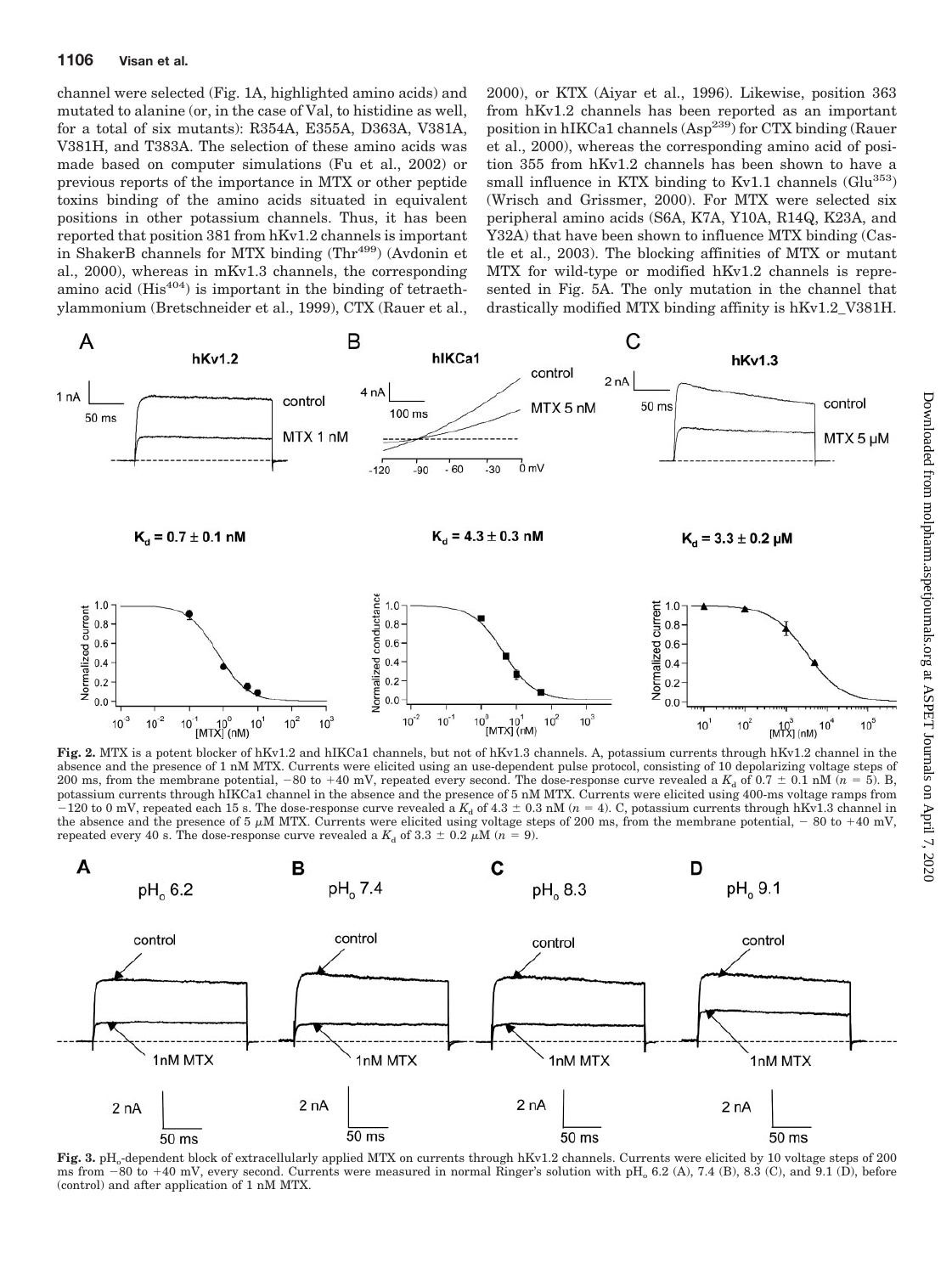The replacement of Val<sup>381</sup> with a histidine [the amino acid that corresponds to  $His<sup>399</sup>$  from hKv1.3 channel or Tyr<sup>82</sup> from KcsA channel (Fig. 1A)] changed MTX blocking affinity more  ${\rm than~ 350\text{-}fold, from~} 0.7 \pm 0.1 \ {\rm nM}$  ( $n=5)$  to  $255 \pm 55 \ {\rm nM}$  ( $n=5$ 4). For the other channel mutations, MTX blocking affinity was not affected (hKv1.2 R354A, hKv1.2 D363A, and hKv1.2\_T383A) or was affected with a difference of  $\leq$ 10-fold (hKv1.2\_E355A and hKv1.2\_V381A). MTX mutations had a greater effect on the binding affinities of the peptides, with a

decrease of more than 1000-fold for MTX\_K23A and MTX\_Y32A, and  $\sim$ 100-fold for MTX\_R14Q and MTX\_K7A, results that are in agreement with previous studies (Castle et al., 2003). The inferred  $K_d$  values (Fig. 5A) were further used to perform mutant cycle analysis and to calculate the change in coupling energy  $(\Delta \Delta G)$  between different amino acid pairs (Fig. 5*B*). The change in coupling energy allowed us to estimate the distance that lies between certain toxin-channel amino acids. If  $\Delta\Delta G$  is  $\geq 0.5$  kcal/mol, the distance between



Fig. 4. pH<sub>o</sub>-dependent block of extracellularly applied CTX on currents through hKv1.2 channels. Currents were elicited by 10 voltage steps of 200 ms from  $-80$  to  $+40$  mV, every second. Currents were measured in normal Ringer's solution with pH<sub>0</sub> 6.2 (A), 7.4 (B), 8.3 (C), and 9.1 (D), before (control) and after application of 20 nM CTX.



**Fig. 5.**  $K_d$  values and calculated changes in coupling energies  $(\Delta \Delta G)$  for wild-type and mutant MTX and hKv1.2 channels. A,  $K_d$  values calculated using dose-response curves or single concentration (when  $K_d$  values were larger than 100 nM) as described under *Materials and Methods*. B,  $\Delta\Delta G$  calculated (as described under *Materials and Meth*- $\omega$ *ds*) using the  $K_d$  values of the wild-type and mutant MTX and hKv1.2 channels.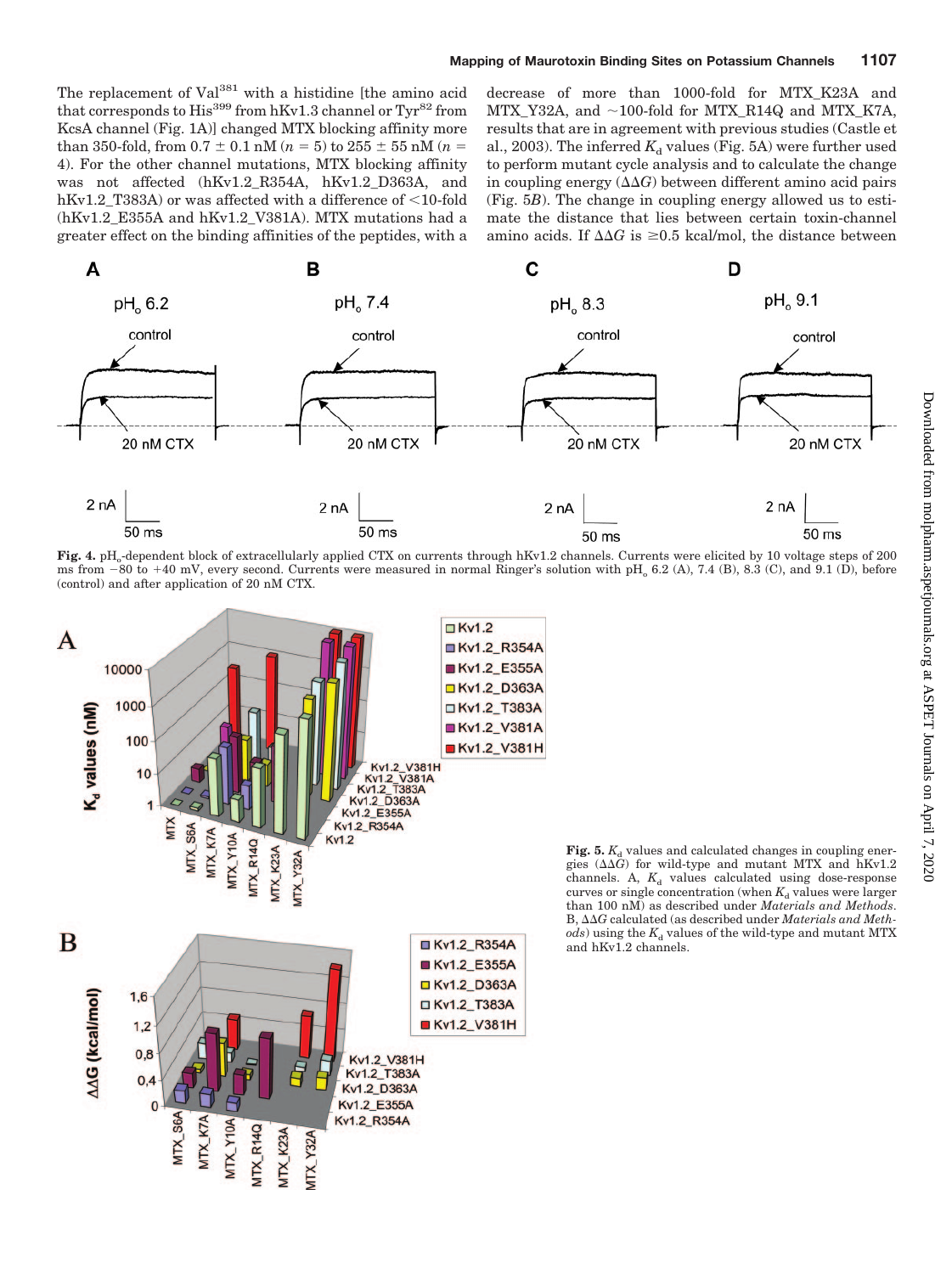two amino acids is less than 5 Å (Schreiber and Fersht, 1995). The mutation to alanine of the amino acids  $\text{Ser}^6$  and  $\text{Tr}^{10}$ from MTX and  $Arg^{345}$  and Thr<sup>383</sup> from hKv1.2 channels apparently did not make a difference in MTX-hKv1.2 interaction, because the calculated change in coupling energies between them and different amino acids from the channel/ toxin were smaller than 0.5 kcal/mol (Fig. 5B). Two possibilities could account for this. Either the substitution to alanine of these amino acids does not bring a drastic change in coupling energy because alanine has been replaced by amino acids with equally favorable interactions as they occur in the case of the wild-type channels/wild-type toxin or these amino acids do not participate in the interaction. In the following, we focused on the other amino acid residues in which the change in coupling energy was more than 0.49 kcal/mol.

Shown in Fig. 6, A and B, is an example of a significant change in the binding affinity of a mutant toxin for the hKv1.2 channel. The substitution of K7A makes the toxin almost 100 times less potent for hKv1.2 channels; the  $K_d$ value decreased from  $0.7 \pm 0.1$  nM  $(n = 5)$  (for the wild-type MTX) to  $59 \pm 4$  nM ( $n = 4$ ) (for the MTX\_K7A mutant). Mutant cycle analysis shows a change in coupling energy of 0.52 kcal/mol between  $Lys^7$  and  $Asp^{363}$  and 0.9 kcal/mol between Lys<sup>7</sup> and Glu<sup>355</sup> (Fig. 6C), suggesting that Lys<sup>7</sup> is situated near these two amino acids, the distance that separates them being less than 5 Å.

A key role in MTX binding seems to have Val<sup>381</sup> from the hKv1.2 channel. The calculated  $\Delta\Delta G$  values indicate that

Val $^{381}$  is very near (<5 Å) Lys $^7$ , Lys $^{23}$ , and Tyr $^{32}$  from MTX, because their changes in coupling energies are bigger than 0.5 kcal/mol (Fig. 6C).

**MTX Binding Sites for hIKCa1 Channels.** To test whether MTX has the same binding sites for hIKCa1 as for hKv1.2 channels, we mutated the  $\text{Asp}^{239}$  to Asn. This amino acid is highly conserved among the Kv1 potassium channel family and corresponds to  $Asp^{363}$  from  $hKv1.2$  channels and His399 from hKv1.3 channels (Fig. 1A). Figure 7, A and B, shows the loss in blocking affinity of MTX\_K7A mutant for  $h$ IKCa1 channel [32  $\pm$  3 nM ( $n = 4$ ) versus 4.3  $\pm$  0.3 nM ( $n = 1$ 6) for the wild-type toxin]. Mutant cycle analysis reveals a change in coupling energy between  $\text{Asp}^{239}$  and  $\text{Lys}^7$  of 0.49 kcal/mol (Fig. 7C), which would indicate a distance between these two amino acids of  $\sim$  5 Å. These results, together with the drastic loss in affinity of two of the MTX mutants (MTX\_K23A and MTX\_Y32A) for hIKCa1 channels (Castle et al., 2003), and the computer simulations made by Fu et al. (2002), indicate at least three common binding sites of MTX for both hKv1.2 and hIKCa1 channels.

**MTX Binding Sites for hKv1.3 Channels.** Because MTX blocks hKv1.3 with very low affinity  $[K_d = 3.3 \pm 0.2 \,\mu\text{M}$  ( $n =$ 9)] (Fig. 8A), we mutated one amino acid that corresponds to a key binding amino acid in hKv1.2, and we investigated the MTX blocking activity of this mutant channel. His<sup>399</sup> from hKv1.3 corresponds to Val<sup>381</sup> from hKv1.2, Thr<sup>451</sup> from ShakerB channels, and  $Tyr^{82}$  from KcsA channels (Fig. 1A). Because ShakerB channels are also sensitive to MTX, we



**Fig. 6.** Comparative block of wild-type (A) and mutant (B) MTX on currents through hKv1.2 channels. The original current traces through hKv1.2 channels represented in the figures were measured in transiently transfected COS-7 cells and elicited by 10 depolarizing voltage steps of 200 ms, from the membrane potential, -80 to +40 mV, every second. C, thermodynamic mutant cycle for the most strongly coupled pairs of residues involved in the binding of MTX to the external vestibule of hKv1.2 channels. The  $K_d$  values were calculated using dose-response or single concentration (when  $K_d$ values were bigger than 100 nM) as described under *Materials and Methods*. The changes in coupling energies ( $\Delta\Delta G$ ) for wild-type and mutant MTX and hKv1.2 channels were calculated using the  $K_d$  values of the wild-type and mutant MTX and hKv1.2 channels (see *Materials and Methods*).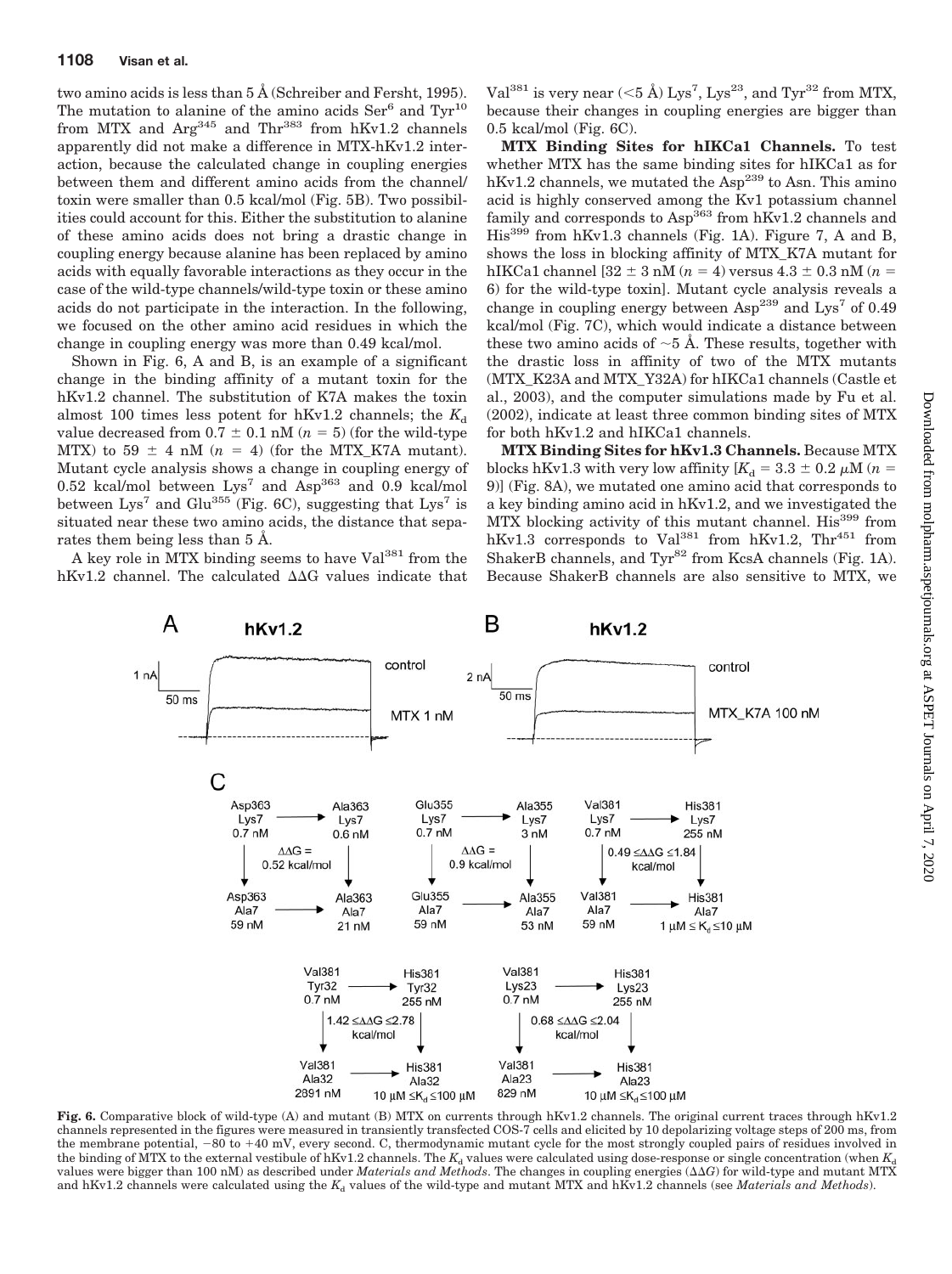mutated the His<sup>399</sup> from hKv1.3 channel to threonine. We were surprised to find that the MTX blocking affinity for hKv1.3\_H399T was increased by  $\sim$ 10,000-fold; the  $K_d$  value was identical to the one with which MTX blocks hKv1.2:  $0.6 \pm 0.1$  nM ( $n = 7$ ) (Fig. 8B). Because 1  $\mu$ M MTX\_Y32A is inactive on current on hKv1.3 channel, we calculated the change in the coupling energy of this interaction, assuming that  $K_d$  was between 100  $\mu$ M and 1 mM. With these approximations, mutant cycle analysis shows a strong change in the coupling energy  $(3.21 \text{ kcal/mol} \text{ if we assume that the } K_d \text{ of }$ hKv1.3 and MTX\_Y32A is 100  $\mu$ M, and 1.84 kcal/mol if we assume that  $K_d$  is 1 mM) between Thr<sup>399</sup> and Tyr<sup>32</sup>, suggesting that these amino acids come very near each other and that this position is crucial for channel recognition and interaction (Fig. 8C).

# **Discussion**

Our work aimed to characterize the interaction of MTX with hKv1.2 and hIKCa1 channels. We report that basic  $\rm pH_{o}$ 

values do influence the block of MTX on current through  $hKv1.2$  channels a little, whereas acidic  $pH<sub>o</sub>$  does not interfere with MTX blocking activity at all. Several binding sites were identified, and a docking model was proposed. In addition, common binding sites of MTX for hKv1.2, hKv1.3 and hIKCa1 channels were found.

Several reports have shown that the  $pH<sub>o</sub>$  can influence the blocking affinity of pore-blocking peptides (Deutsch et al., 1991; Perez-Cornejo et al., 1998; Bretschneider et al., 1999; Thompson and Begenisich, 2000; Wrisch and Grissmer, 2000). Moreover, we reported that MTX blocks hIKCa1 channels in a pH<sub>o</sub>-dependent manner, having lower binding affinities in Ringer solution with  $pH_0$  6.2, 8.3, and 9.1 compared with measurements done at  $pH<sub>o</sub>$  7.4 (Visan et al., 2004). We reported that the  $pH_0$  dependence at low  $pH_0$  was caused by the presence of a histidine in the pore region of hIKCa1 channels (position 236) (Fig. 1A), which probably becomes protonated and thus might repel a positively charged amino acid from the toxin. However, in Ringer solution with high



**Fig. 7.** Comparative block of wild-type (A) and mutant (B) MTX on currents through hIKCa1 channels. The original current traces through hIKCa1 channels represented in the figures were measured in transiently transfected COS-7 cells and elicited by 1  $\mu$ M [Ca<sup>2+</sup>], and 400 ms voltage ramps, from  $-120$  to 0 mV, every 15 s. C, thermodynamic mutant cycle performed for MTX\_Lys<sup>7</sup> and  $h$ IKCa1\_Asp<sup>239</sup>. The  $K_d$  values were calculated using dose-response or single concentration (when  $K_d$  values were bigger than 100 nM) as described under *Materials and Methods*. The changes in coupling energy  $(\Delta \Delta G)$ for wild-type and mutant MTX and hIKCa1 channels were calculated using the  $K_d$  values of the wild-type and mutant MTX and hIKCa1 channels (see *Materials and Methods*).

**Fig. 8.** Comparative block of MTX on currents through wild-type (A) and mutant (B) hKv1.3 channels. The original current traces through hKv1.3 channels represented in the figures were measured in transiently transfected COS-7 cells and elicited by 200-ms depolarizing voltage steps, from the membrane potential  $-80$  to 40 mV, every 40 s. C, thermodynamic mutant cycle performed for MTX\_Tyr<sup>32</sup> and hKv1.3\_His<sup>399</sup>. The  $K_d$  values were calculated using doseresponse or single concentrations (when  $K_d$  values were greater than 100 nM) as described under *Materials and Methods*. The changes in coupling energy  $(\Delta \Delta G)$  for wild-type and mutant MTX and hKv1.3 channels was calculated using the  $K_d$  values of the wild-type and mutant MTX and hKv1.3 channels (see *Materials and Methods*).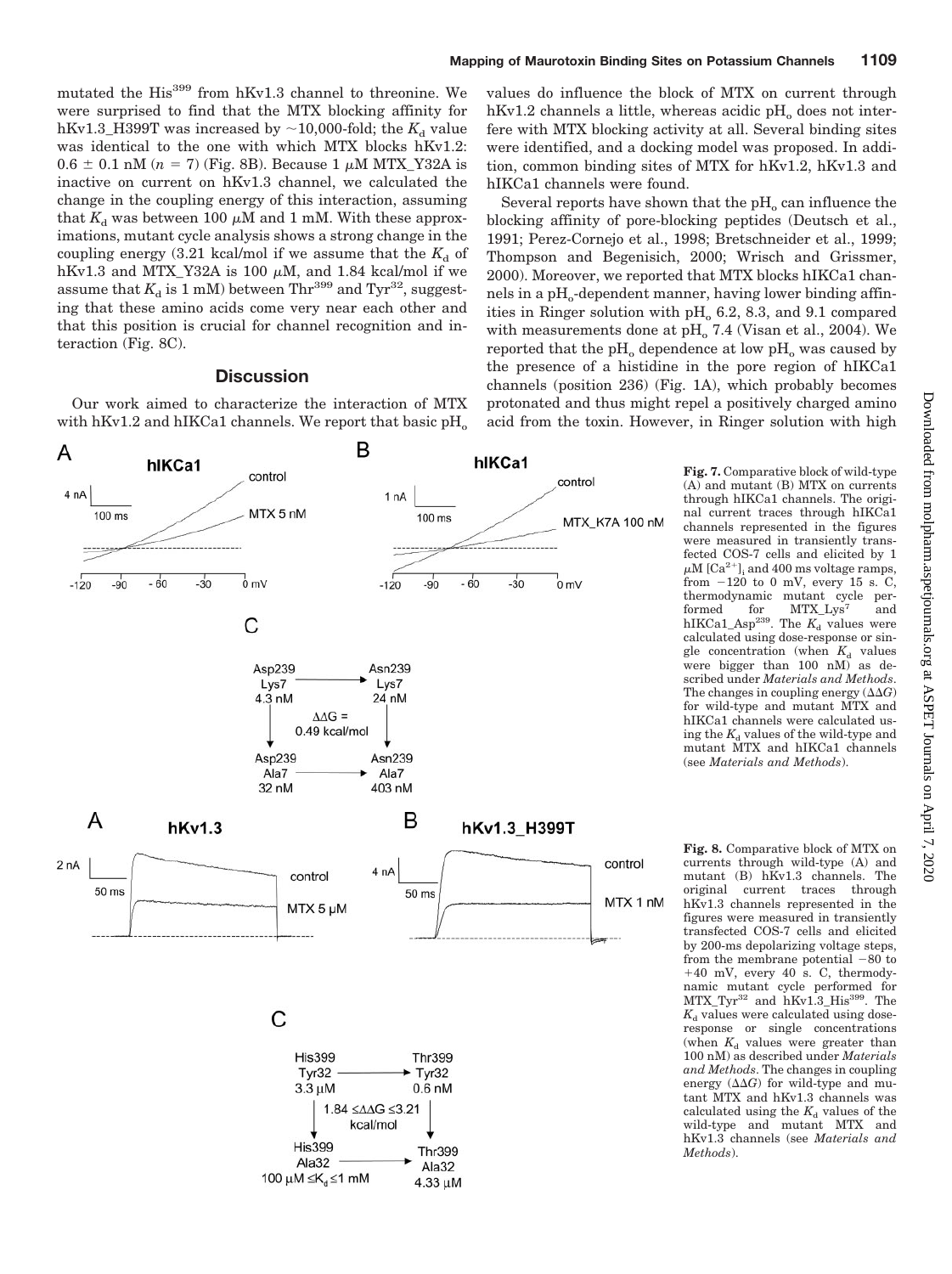$pH<sub>o</sub>$  values, the  $pH<sub>o</sub>$  dependence of the block can be explained not through the protonation of an amino acid but rather through a slight conformational change of the toxin that might make it fit worse in the channels pore and/or a partial loss of the exposed positively charged amino acids from the toxin that might interact with the negative charges from the channel (Kharrat et al., 1996). This theory is confirmed by our present study, because the block of MTX on current through hKv1.2 channels is not pH<sub>o</sub>-dependent at pH<sub>0</sub> 6.2 and shows a very weak  $pH_0$  dependence only at  $pH_0$  9.1. It seems that the lack of a protonable amino acid in the pore region of hKv1.2 (Fig. 1A) channels makes the MTX block insensitive to  $pH_0$  changes toward acidic values. However, the conformational changes of the toxin at higher  $pH<sub>o</sub>$  values confirmed by circular dichroism spectroscopy analysis (Kharrat et al., 1996) are also sensed by the hKv1.2 channel, although to a lesser extent than by hIKCa1 channel, leading to a weaker block of the modified MTX. Moreover, the comparative study made with CTX demonstrated that only MTX block is affected by the  $pH_0$  changes; CTX block on current through both hKv1.2 and hIKCa1 channels was not  $pH_{o}$ dependent.

Studies of toxin-channel interaction (Hidalgo and MacKinnon, 1995; Aiyar et al., 1996; Rauer et al., 2000; Wrisch and Grissmer, 2000) indicate that all the investigated peptide toxins have two to three amino acids that are essential for binding: one lysine that protrudes into the channel pore and one or two other amino acids that anchor the toxin and stabilize the interaction (usually arginines or lysines). Using the thermodynamic mutant cycle analysis and an approximate toxin docking into hKv1.2 channel, we identified six amino acid pairs that seem to be involved in channel recognition and/or the stabilization of MTX-hKv1.2 channel interaction. The docking was made using the distances estimated through the mutant cycle analysis. They indicated the orientation of the toxin in the channel and allowed us to perform an approximate fitting of MTX into the hKv1.2 channel vestibule. A homology model of KcsA and KvAP channels was used, with the presumption that the external vestibules of these channels and those of the family of mammalian Kv channels are structurally similar. The drastic loss in affinity of MTX\_K23A mutant for both hKv1.2 (Fig. 5A) and hIKCa1 channels (Castle et al., 2003), the proximity of  $Lys^{23}$  to  $Val^{381}$ revealed by the mutant cycle analysis, and the computer simulations made by Fu et al.  $(2002)$ , indicate that  $Lys^{23}$ (green) is the pore-protruding amino acid that interacts with the GYGD motif of the potassium channels and corresponds to  $Lys^{27}$  in agitoxin 2, CTX, and KTX (Hidalgo and MacKinnon, 1995; Aiyar et al., 1996; Rauer et al., 2000) (Fig. 9). The mutant cycle analysis also confirms that  $Tyr^{32}$  (violet) is very near Val<sup>381</sup> from hKv1.2 channel (orange) (His<sup>399</sup> in hKv1.3 channel); they probably form, together with  $Lys^{23}$ , the "functional dyad" of MTX. Our data also indicate a strong change in coupling energy between  $Lys^7$  (red) and  $Asp^{363}$  (yellow), and Glu $^{355}$  (blue) from one channel subunit, and Val<sup>381</sup> (orange), probably from the next channel subunit, suggesting a distance of  $<$ 5 Å between Lys<sup>7</sup> and these amino acids (Fig. 9). These interactions should tilt the MTX and bring the  $Lys^{27}$ (green) near the Glu<sup>355</sup> (blue) and/or  $\text{Asp}^{363}$  (yellow) from the next subunit (Fig. 9).

Using mutant cycle analysis, we also found a strong change in coupling energy (0.92 kcal/mol) between  $Arg^{14}$  and  $Glu^{355}$ (Fig. 5B). However, we must keep in mind that the point mutation of  $Arg<sup>14</sup>$  to glutamine changes the disulfide bridge organization of MTX toward the Pi1/HsTx1 pattern, which leads to a slight modification of the three-dimensional structure of the peptide (Fajloun et al., 2000). Because  $Lys^{27}$ seems to be important in toxin-channel interaction (Fu et al., 2002), it could be that a change in the three-dimensional structure of MTX\_R14Q [like the one described by Fajloun et al. (2000) for MTX\_K15Q] might place this amino acid in a different position and thus might alter an important electrostatic contact. If the mutant cycle analysis is reliable when there are no conformational changes of the peptide and the channel, we will consider the  $5-\text{\AA}$  distance between  $\text{Arg}^{14}$  and Glu<sup>355</sup> an incorrect estimation.

Comparing the amino acid sequence of hKv1.2 and hIKCa1 channels, we observe that three of the amino acids involved in MTX binding are conserved in both channels: the Tyr<sup>377</sup> and  $Asp^{379}$  from the GYGD motif and the  $Asp^{363}$  (Fig. 1A).



**Fig. 9.** Docking of MTX into a homology model of the hKv1.2 channel. The docking configuration is shown as top (A) and side (B) views. The homology structure of the hKv1.2 channel is based on the KcsA and KvAP crystal structure. The channel backbone is represented in gray, whereas MTX is shown as green ribbons. Interacting channel amino acids are represented in blue (Glu355), yellow  $(Asp<sup>363</sup>)$ , and orange  $(Val<sup>381</sup>)$  as space-filled sections, whereas their interacting toxin partners are represented in cyan (Arg<sup>14</sup>), red (Lys<sup>7</sup>), green (Lys<sup>23</sup>), and violet (Tyr<sup>32</sup>) sections. The figure was made using RasMol ver. 2.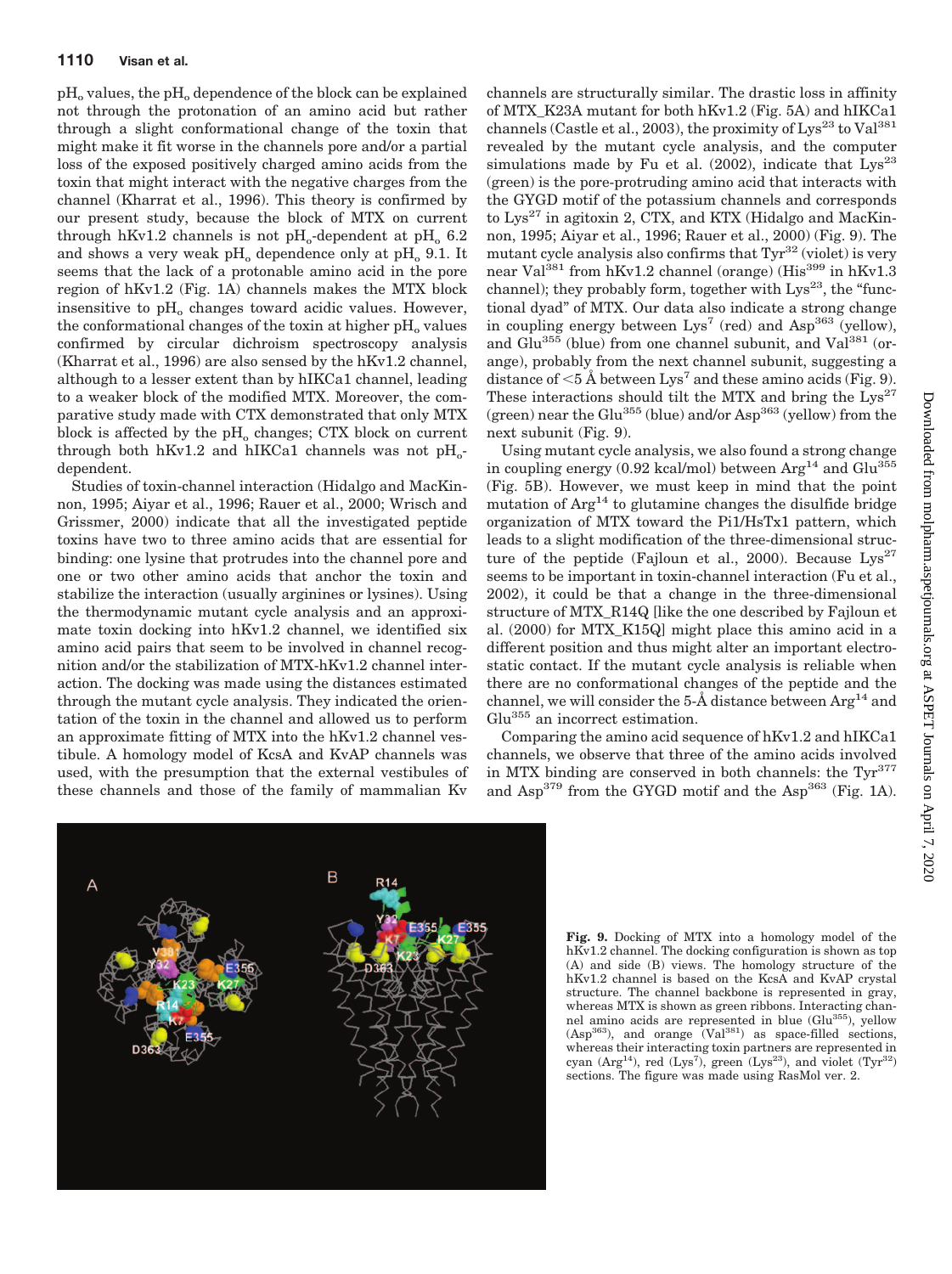Val<sup>381</sup> from the hKv1.2 channel corresponds to His<sup>399</sup> in the hKv1.3 channel; because this histidine makes the hKv1.3 channel insensitive to MTX block, we presume that this position has an essential role for MTX recognition. This position seems to be a hydrophobic amino acid, such as valine or threonine, to make the channel MTX-sensitive.

One might speculate about the role of Glu<sup>355</sup> in hKv1.2 channels in the toxin-channel interaction. Because MTX blocks both hKv1.2 and hKv1.3\_H399T channels with the same potency, and this amino acid is not conserved in the two channels, being replaced by an uncharged amino acid in hKv1.3\_H399T channels, one could argue that this position in hKv1.2 channel might either not be important in MTX binding or might uncover a negative interaction that is the same in both channel mutants. The mutation in the toxin might obviate this negative interaction, resulting in an apparent coupling energy.

Although the role of Glu355 from hKv1.2 channels in MTXhKv1.2 channel interaction might not be clear, it is still possible that this position is important in the fine pharmacological discriminations between hKv1.2 and hIKCa1 channels and could possibly explain why slight modifications of MTX structure (induced, for example, by Ringer solution with basic  $pH_0$  can be better sensed by hIKCa1 than by hKv1.2 channels, causing higher loss in affinity in the first case. This Glu<sup>355</sup> might stabilize MTX-hKv1.2 channel interaction, and make it less sensitive to structural alterations of toxin and/or channel (Visan et al., 2004).

# **Conclusions**

Our findings suggest similarities in MTX binding to hKv1.2, hIKCa1, and hKv1.3 channels. We report that MTX occludes the pore region of these channels by establishing strong interactions between Lys<sup>23</sup> and the GYGD motif,  $\text{Tyr}^{32}$ -Val $^{381}$ , Lys<sup>7</sup>-Asp<sup>363</sup>, Lys<sup>7</sup>-Val $^{381}$  from hKv1.2 channel or the correspondent amino acids from the other channels. The other interactions that  $Lys^7$  and/or  $Lys^{27}$  makes with  $Glu<sup>355</sup>$  are not essential, because the replacement of  $Glu<sup>355</sup>$ with a neutral amino acid weakly affects toxin-channel binding affinity. However, the amino acid situated in this position might be responsible for a better stabilization of the interaction and might explain the pH<sub>o</sub> sensitivity of MTX block on current through hIKCa1 versus hKv1.2 channels. Our work describing the amino acids involved in complex formation localizes the regions of binding and, by the calculated energies of interaction, makes estimations on the distances that lie between the interacting amino acids of MTX and different potassium channels. Through the topological information of these toxin-channel interactions that our study brings, these data might be helpful for future drug design studies.

#### **References**

- Aiyar J, Rizzi JP, Gutman GA, and Chandy KG (1996) The signature sequence of voltage-gated potassium channels projects into the external vestibule. *J Biol Chem* **271:**31013–31016.
- Avdonin V, Nolan B, Sabatier J-M, De Waard M, and Hoshi T (2000) Mechanisms of maurotoxin action on Shaker potassium channels. *Biophys J* **79:**776 –787.
- Bretschneider F, Wrisch A, Lehmann-Horn F, and Grissmer S (1999) External tetraethylammonium as a molecular caliper for sensing the shape of the outer vestibule of potassium channels. *Biophys J* **76:**2351–2360.
- Castle NA, London DO, Creech C, Fajloun Z, Stocker JW, and Sabatier J-M (2003) Maurotoxin: a potent inhibitor of intermediate conductance  $Ca^{2+}$ -activated potassium channels. *Mol Pharmacol* **63:**409 – 418.
- Chandy KG, Cahalan MD, Pennington M, Norton RS, Wulff H, and Gutman GA (2001) Potassium channels in T lymphocytes: toxins to therapeutic immunosuppresants. *Toxicon* **39:**1269 –1276.
- Coleman SK, Newcombe J, Pryke J, and Dolly JO (1999) Subunit composition of Kv1 channels in human CNS. *J Neurochem* **73:**849 – 858.
- Deutsch C, Price M, Lee S, King VF, and Garcia ML (1991) Characterization of high affinity binding sites for charybdotoxin in human T lymphocytes. Evidence for association with the voltage-gated K<sup>+</sup> channel. *J Biol Chem* 266:3668–3674.
- Dodson PD, Billups B, Rusznak Z, Szucs G, Barker MC, and Forsythe ID (2003) Presynaptic rat Kv1.2 channels suppress synaptic terminal hyperexcitability following action potential invasion. *J Physiol* **550:**27–33.
- Doyle DA, Morais Cabral J, Pfuetzner RA, Kuo A, Gulbis JM, Cohen SL, Chait BT, and MacKinnon R (1998) The structure of the potassium channel: molecular basis of K<sup>+</sup> conduction and selectivity. *Science* (Wash DC) **280:**69-77.
- Elliot JI and Higgins CF (2003) IKCa1 activity is required for cell shrinkage, phosphatidylserine translocation and death in T lymphocytes apoptosis. *EMBO Rep* **4:**189 –194.
- Fajloun Z, Mosbah A, Carlier E, Mansuelle P, Sandoz G, Fathallah M, Luccio E, Devaux C, Rochat H, Darbon C, et al. (2000) Maurotoxin versus Pi1/HsTx1 scorpion toxins. Toward new insights in the understanding of their distinct disulfide bridge patterns. *J Biol Chem* **275:**39394 –39402.
- Fu W, Cui M, Briggs JM, Huang X, Xiong B, Zhang Y, Luo X, Shen J, Ji R, and Chen K (2002) Brownian dynamics simulations of the recognition of the scorpion toxin maurotoxin with the voltage-gated potassium ion channels. *Biophy J* **83:**2370 – 2385.
- Ghanshani S, Wulff H, Miller MJ, Rohm H, Neben A, Gutman GA, Cahalan MD, and Chandy KG (2000) Up-regulation of the IKCa1 potassium channel during T-cell activation. Molecular mechanism and functional consequences. *J Biol Chem* **275:** 37137–37149.
- Grissmer S, Nguyen AN, and Cahalan MD (1993) Calcium-activated potassium channels in resting and activated human T lymphocytes. Expression levels, calcium dependence, ion selectivity and pharmacology. *J Gen Physiol* **102:**601– 630.
- Hamill OP, Marty A, Neher E, Sakmann B, and Sigworth FJ (1981) Improved patch-clamp techniques for high-resolution current recording from cells and cellfree membrane patches. *Pfleug Arch Eur J Physiol* **391:**85–100.
- Hidalgo P and MacKinnon R (1995) Revealing the architecture of a  $K^+$  channel pore through mutant cycles with a peptide inhibitor. *Science (Wash DC)* **268:**  $307 - 310$ .
- Ishii TM, Silvia C, Hirschberg B, Bond CT, Adelman JP, and Maylie J (1997) A human intermediate conductance calcium-activated potassium channel. *Proc Natl Acad Sci USA* **94:**11651–11656.
- Jäger H, Dreker T, Buck A, Giehl K, Gress T, and Grissmer S (2004) Blockage of intermediate-conductance  $Ca^{2+}$ -activated  $K^+$  channels inhibit human pancreatic cancer cell growth in vitro. *Mol Pharmacol* **65:**630 – 638.
- Jiang Y, Lee A, Chen J, Ruta V, Cadene M, Chait BT, and MacKinnon R (2003) X-ray structure of a voltage-dependent  $\mathrm{K}^+$  channel.  $\emph{Natural}$   $(London)$   $\bf 423:33-41.$
- Khanna R, Chang MC, Joiner WJ, Kaczmarek LK, and Schlichter LC (1999) hSK4/ hIK1, a calmodulin-binding KCa channel in human T lymphocytes. Roles in proliferation and volume regulation. *J Biol Chem* **274:**14838 –14849.
- Kharrat R, Mabrouk K, Crest M, Darbon H, Oughideni R, Martin-Eauclaire M-F, Jaquet G, El Ayeb M, Van Rietschoten J, Rochat H, et al. (1996) Chemical synthesis and characterization of maurotoxin, a short scorpion toxin with four disulfide bridges that acts on  $K^+$  channels. *Eur J Biochem* 242:491-498.
- Kharrat R, Mansuelle P, Sampieri F, Crest M, Oughideni R, Van Rietschoten J, Martin-Eauclaire MF, Rochat H, and El Ayeb M (1997) Maurotoxin, a four disulfide bridge toxin from *Scorpio maurus* venom: purification, structure and action on potassium channels. *FEBS Lett* **406:**284 –290.
- Kohler R, Degenhardt C, Kuhn M, Runkel N, Paul M, and Hoyer J (2000) Expression<br>and function of endothelial  $Ca^{2+}$ -activated  $K^+$  channels in human mesenteric artery: a single-cell reverse transcriptase-polymerase chain reaction and electrophysiological study in situ. *Circ Res* **87:**496 –503.
- Lambert P, Kuroda H, Chino N, Watanabe TX, Kimura T, and Sakakibara S (1990) Solution synthesis of charybdotoxin (ChTX), a  $\mathrm{K}^+$  channel blocker.  $\emph{Biochem Bio-}$ *phys Res Commun* **170:**684 – 690.
- Lecomte C, Ben Khalifa R, Martin-Eauclaire MF, Kharrat R, El Ayeb M, Darbon H, Rochat H, Crest M, and Sabatier J-M (2000) Maurotoxin and the Kv1.1 channel: voltage-dependent binding upon enantiomerization of the scorpion toxin disulfide bridge Cys31-Cys34. *J Pept Res* **55:**246 –254.
- Logsdon N, Kang J, Togo JA, Christian EP, and Aiyar J (1997) A novel gene, hKCa4, encodes the calcium-activated potassium channel in human T lymphocytes. *J Biol Chem* **272:**32723–32726.
- Merrifield RB (1986) The solid phase peptide synthesis. *Science (Wash DC)* **232:**341– 347.
- Monaghan MM, Trimmer JS, and Rhodes KJ (2001) Experimental localization of Kv1 family voltage-gated  $K^+$  channel alpha and beta subunits in rat hippocampal formation. *J Neurosci* **21:**5973–5983.
- Pena TL and Rane SG (1999) The fibroblast intermediate conductance K(Ca) channel, FIK, as a prototype for the cell growth regulatory function of the IK channel family. *J Membr Biol* **172:**249 –257.
- Perez-Cornejo P, Stampe P, and Begenisich T (1998) Proton probing of the charybdotoxin binding site of Shaker K<sup>+</sup> channels. *J Gen Physiol* 111:441-450.
- Rane SG (2000) The growth regulatory fibroblast IK channel is the prominent electrophysiological feature of rat prostatic cancer cells. *Biochem Biophys Res Commun* **269:**457– 463.
- Rauer H and Grissmer S (1996) Evidence for an internal phenylalkylamine action on the voltage-gated potassium channel Kv1.3. *Mol Pharmacol* **50:**1625–1634.
- Rauer H, Lanigan MD, Pennington MW, Aiyar J, Ghanshani S, Cahalan MD, Norton RS, and Chandy KG (2000) Structure-guided transformation of charybdotoxin yields an analog that selectively targets  $Ca^{2+}$ -activated over voltage-gated  $K^+$ channels. *J Biol Chem* **275:**1201–1208.
- Schreiber G and Fersht AR (1995) Energetics of protein-protein interactions: anal-